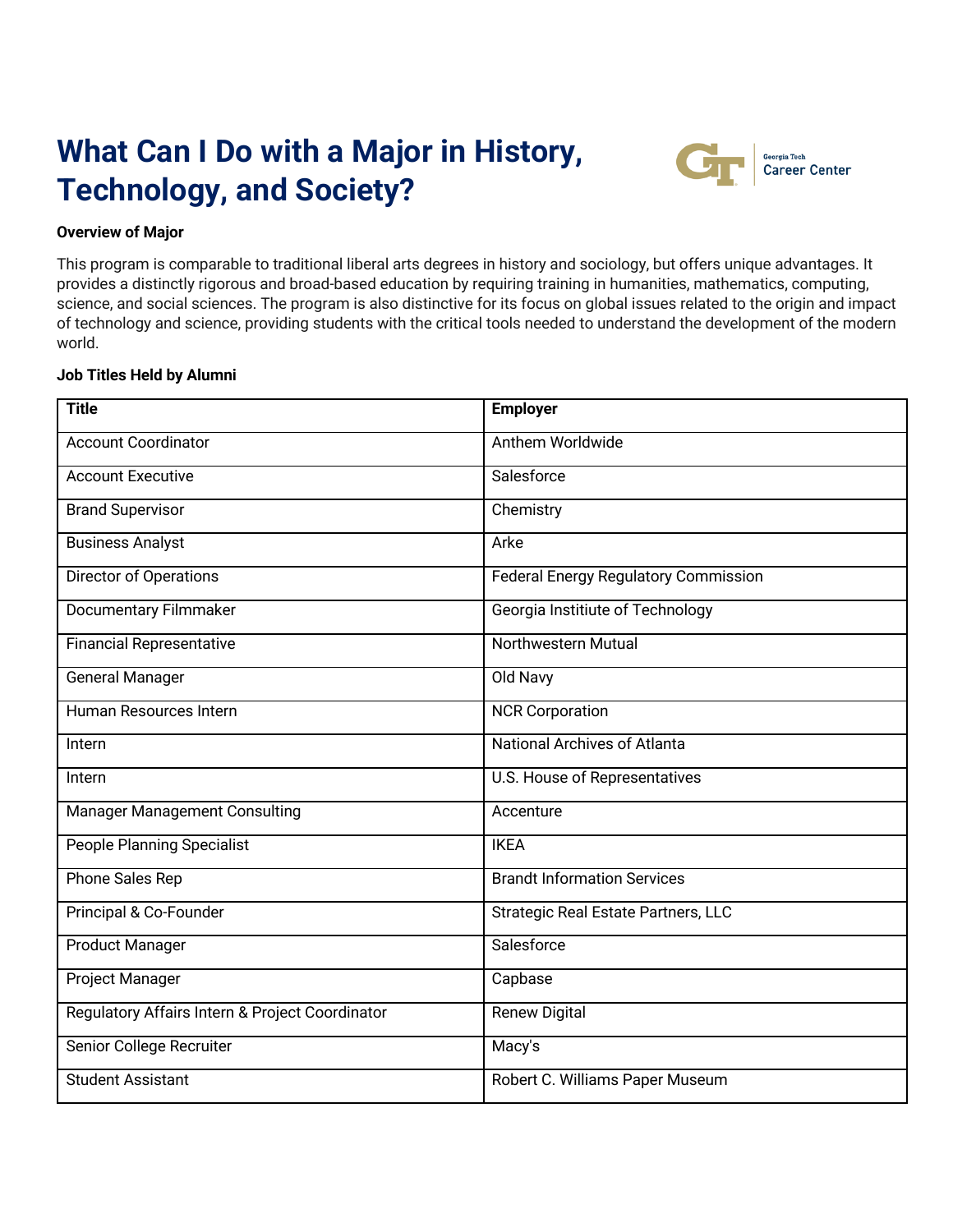## **Common Career Areas**

| Area/Industry                      | <b>Paths</b>                                                                                                                                                                                                            | <b>Employers</b>                         |
|------------------------------------|-------------------------------------------------------------------------------------------------------------------------------------------------------------------------------------------------------------------------|------------------------------------------|
| <b>Business</b>                    | <b>Sales</b>                                                                                                                                                                                                            | <b>Product and Service Organizations</b> |
|                                    | Management                                                                                                                                                                                                              | <b>Retail Stores</b>                     |
|                                    | <b>Office Administration</b>                                                                                                                                                                                            | Hotels                                   |
|                                    | <b>Human Resources</b>                                                                                                                                                                                                  | Restaurants                              |
|                                    | Training and Development                                                                                                                                                                                                | <b>Banks and Financial Institutions</b>  |
|                                    | <b>Public Relations</b>                                                                                                                                                                                                 | <b>Insurance Companies</b>               |
|                                    |                                                                                                                                                                                                                         | <b>Consulting Firms</b>                  |
|                                    |                                                                                                                                                                                                                         |                                          |
| Education                          | Primary and secondary:                                                                                                                                                                                                  | K-12 Schools, Public and Private         |
|                                    | Teaching<br>$\bullet$<br>Administration<br>Library services<br>$\bullet$                                                                                                                                                | <b>Boards of Education</b>               |
|                                    |                                                                                                                                                                                                                         | <b>Technical schools</b>                 |
|                                    | <b>Community Education</b>                                                                                                                                                                                              | Medical and Professional Schools         |
|                                    |                                                                                                                                                                                                                         |                                          |
| Information Science/Curatorial and | Functions:                                                                                                                                                                                                              | <b>Museums</b>                           |
| Archival Management                | Acquisition, Preservation,<br>Arrangement,<br>Cataloguing/Categorizing,<br>Exhibition/Installation,<br>Describing, Analyzing,<br>Authenticating, Maintaining<br>Records, Library Administration,<br>Research, Education | <b>Historical Homes</b>                  |
|                                    |                                                                                                                                                                                                                         | <b>Art Galleries</b>                     |
|                                    |                                                                                                                                                                                                                         | Libraries:                               |
|                                    |                                                                                                                                                                                                                         | Public, Central and Branches             |
|                                    |                                                                                                                                                                                                                         | Public and Private K-12 Schools          |
|                                    |                                                                                                                                                                                                                         | <b>Special Collections</b>               |
|                                    |                                                                                                                                                                                                                         | <b>Historical Societies</b>              |
|                                    |                                                                                                                                                                                                                         |                                          |
| Law                                | Law Assistance                                                                                                                                                                                                          | Law firms                                |
|                                    | Prosecution                                                                                                                                                                                                             | <b>State and Local Government</b>        |
|                                    | Defense                                                                                                                                                                                                                 | Corporations                             |
|                                    | Contractual                                                                                                                                                                                                             | <b>Public Interest Organizations</b>     |
|                                    | Corporate                                                                                                                                                                                                               |                                          |
|                                    | Non-Profit or Public Interest                                                                                                                                                                                           |                                          |
|                                    |                                                                                                                                                                                                                         |                                          |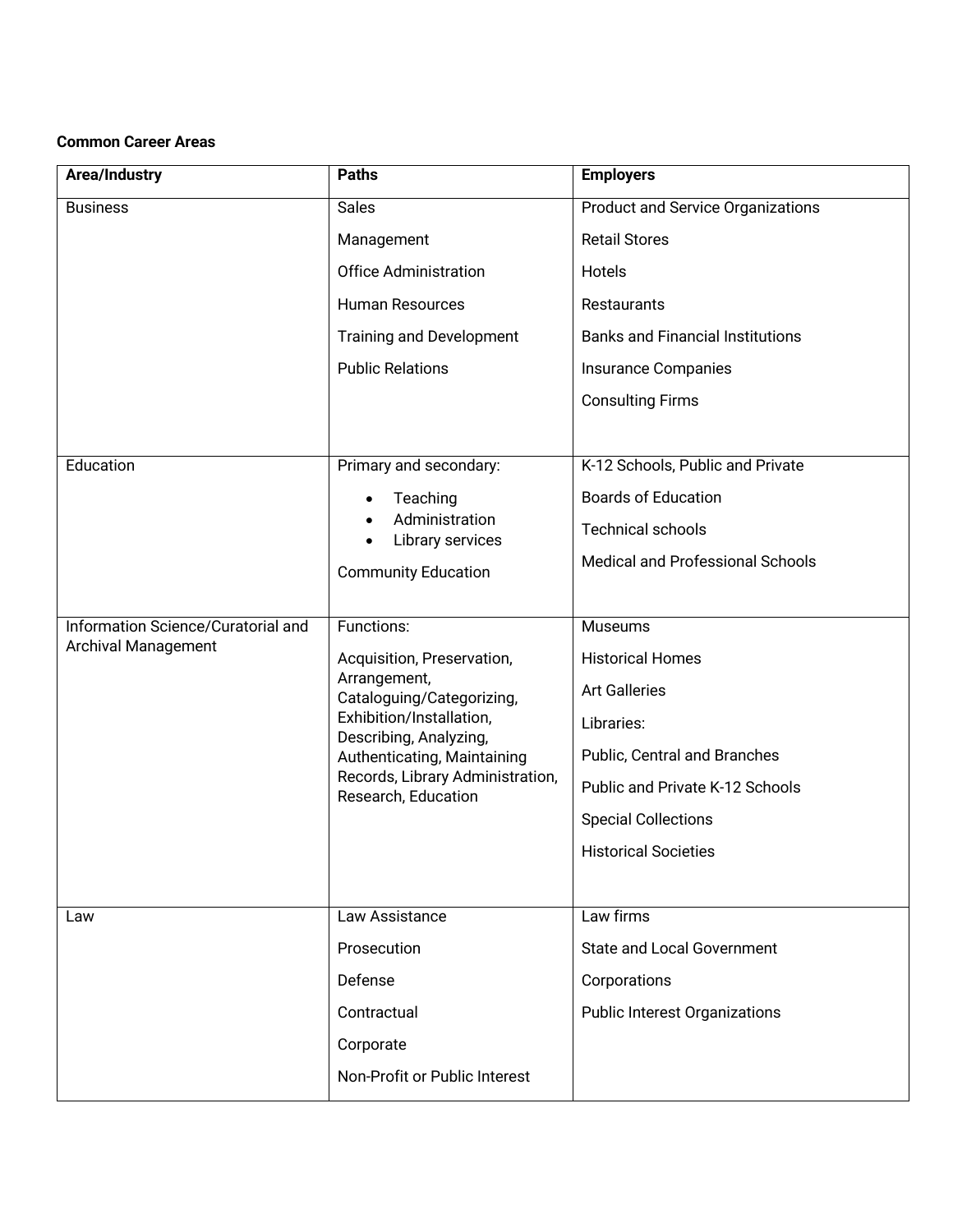| Media      | Editing                                                | Newspapers                                                                                                                                                           |
|------------|--------------------------------------------------------|----------------------------------------------------------------------------------------------------------------------------------------------------------------------|
|            | Reporting<br>Circulation<br><b>Sales</b><br>Publishing | News Departments of Local, Public, and<br><b>Commercial Radio and Television Stations</b><br><b>Wire Services</b><br>Magazines and Journals<br><b>Internet Sites</b> |
| Non-Profit | Administration                                         | History Museums and Historical Sites                                                                                                                                 |
|            | Management                                             | <b>Historical Associations and Societies</b>                                                                                                                         |
|            | <b>Public Relations</b>                                | <b>Cultural Heritage Organizations</b>                                                                                                                               |
|            | Program Coordination                                   | <b>Historical Projects</b>                                                                                                                                           |
|            | Fund Raising/Development                               | <b>Research and Service Institutions</b>                                                                                                                             |
|            | <b>Grant Writing</b>                                   | Libraries                                                                                                                                                            |
|            |                                                        | <b>Educational institutions</b>                                                                                                                                      |
|            |                                                        |                                                                                                                                                                      |

# **Student Organizations**

- Georgia Tech Organizations https://gatech.campuslabs.com/engage/organizations
- North Avenue Review https://northavereview.com/
- Ramblin' Reck Club https://www.reckclub.org/
- Student Government Association https://www.sga.gatech.edu
- Technique https://nique.net
- WIT Campus https://gatech.campuslabs.com/engage/organization/witcampus

# **Campus Resources**

- Career Center- https://career.gatech.edu/
- Office of Minority Education & Development-https://omed.gatech.edu/
- Office of International Education-https://oie.gatech.edu/
- Office of Undergraduate Research http://www.undergradresearch.gatech.edu/
- Pre-Graduate and Pre- Professional Advising- http://www.prehealth.gatech.edu/pre-health-advising-welcome
- Student Activities- https://www.gatech.edu/life/student-activities
- Disability Resource Center https://disabilityservices.gatech.edu/